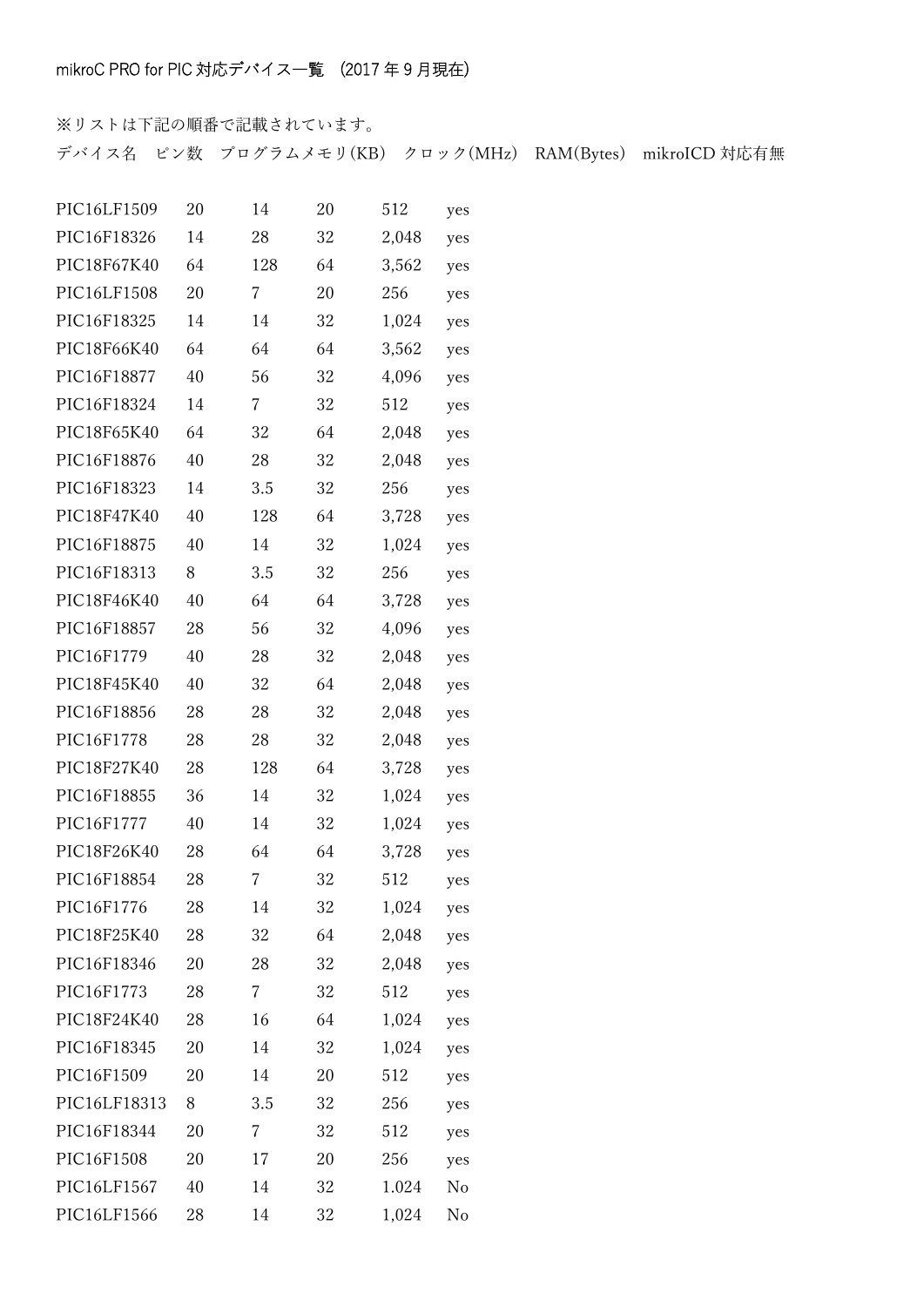| PIC18LF2550 | 28 | 32    | 48 | 2,048 | $\rm No$       |
|-------------|----|-------|----|-------|----------------|
| PIC16F15355 | 28 | 14    | 32 | 1,024 | No             |
| PIC16F15354 | 28 | 7     | 32 | 512   | No             |
| PIC10LF322  | 6  | 0.896 | 16 | 64    | No             |
| PIC10LF320  | 6  | 0.448 | 16 | 64    | No             |
| PIC10F322   | 6  | 0.896 | 16 | 64    | No             |
| PIC10F320   | 6  | 0.448 | 16 | 64    | No             |
| PIC16F1574  | 14 | 7     | 8  | 512   | No             |
| PIC16F1764  | 14 | 7     | 8  | 512   | No             |
| PIC16F1575  | 14 | 14    | 8  | 1024  | N <sub>o</sub> |
| PIC16F1765  | 14 | 14    | 8  | 1024  | No             |
| PIC16F1578  | 20 | 7     | 8  | 512   | No             |
| PIC16F1768  | 20 | 7     | 8  | 512   | No             |
| PIC16F1579  | 20 | 14    | 8  | 1024  | N <sub>o</sub> |
| PIC16F1769  | 20 | 14    | 8  | 1024  | No             |
| PIC12C671   | 8  | 1.75  | 10 | 128   | No             |
| PIC12C672   | 8  | 3.5   | 10 | 128   | No             |
| PIC12CE673  | 8  | 1.75  | 10 | 128   | Yes            |
| PIC12CE674  | 8  | 3.5   | 10 | 128   | Yes            |
| PIC12F1822  | 8  | 3.5   | 32 | 128   | N <sub>o</sub> |
| PIC12F1840  | 8  | 7     | 32 | 256   | No             |
| PIC12F609   | 8  | 1.75  | 20 | 64    | No             |
| PIC12F615   | 8  | 1.75  | 20 | 64    | No             |
| PIC12F617   | 8  | 3.5   | 20 | 128   | No             |
| PIC12F629   | 8  | 1.75  | 20 | 64    | No             |
| PIC12F635   | 8  | 1.75  | 20 | 64    | No             |
| PIC12F675   | 8  | 1.75  | 20 | 64    | $\rm No$       |
| PIC12F683   | 8  | 3.5   | 20 | 128   | No             |
| PIC12HV609  | 8  | 1.75  | 20 | 64    | $\rm No$       |
| PIC12HV615  | 8  | 1.75  | 20 | 64    | No             |
| PIC12LF1822 | 8  | 3.5   | 32 | 128   | No             |
| PIC12LF1840 | 8  | 7     | 32 | 256   | No             |
| PIC12F752   | 8  | 1.75  | 20 | 64    | No             |
| PIC12HV752  | 8  | 1.75  | 20 | 64    | No             |
| PIC16F1503  | 14 | 3.5   | 20 | 128   | No             |
| PIC16F1782  | 28 | 3.5   | 32 | 256   | No             |
| PIC16F1783  | 28 | 7     | 32 | 512   | No             |
| PIC16C432   | 20 | 3.5   | 20 | 128   | No             |
| PIC16C433   | 20 | 2     | 10 | 128   | No             |
| PIC16C620   | 18 | 0.875 | 20 | 80    | No             |
| PIC16C620A  | 18 | 0.875 | 20 | 80    | $\rm No$       |
| PIC16C621   | 18 | 1.75  | 20 | 80    | $\rm No$       |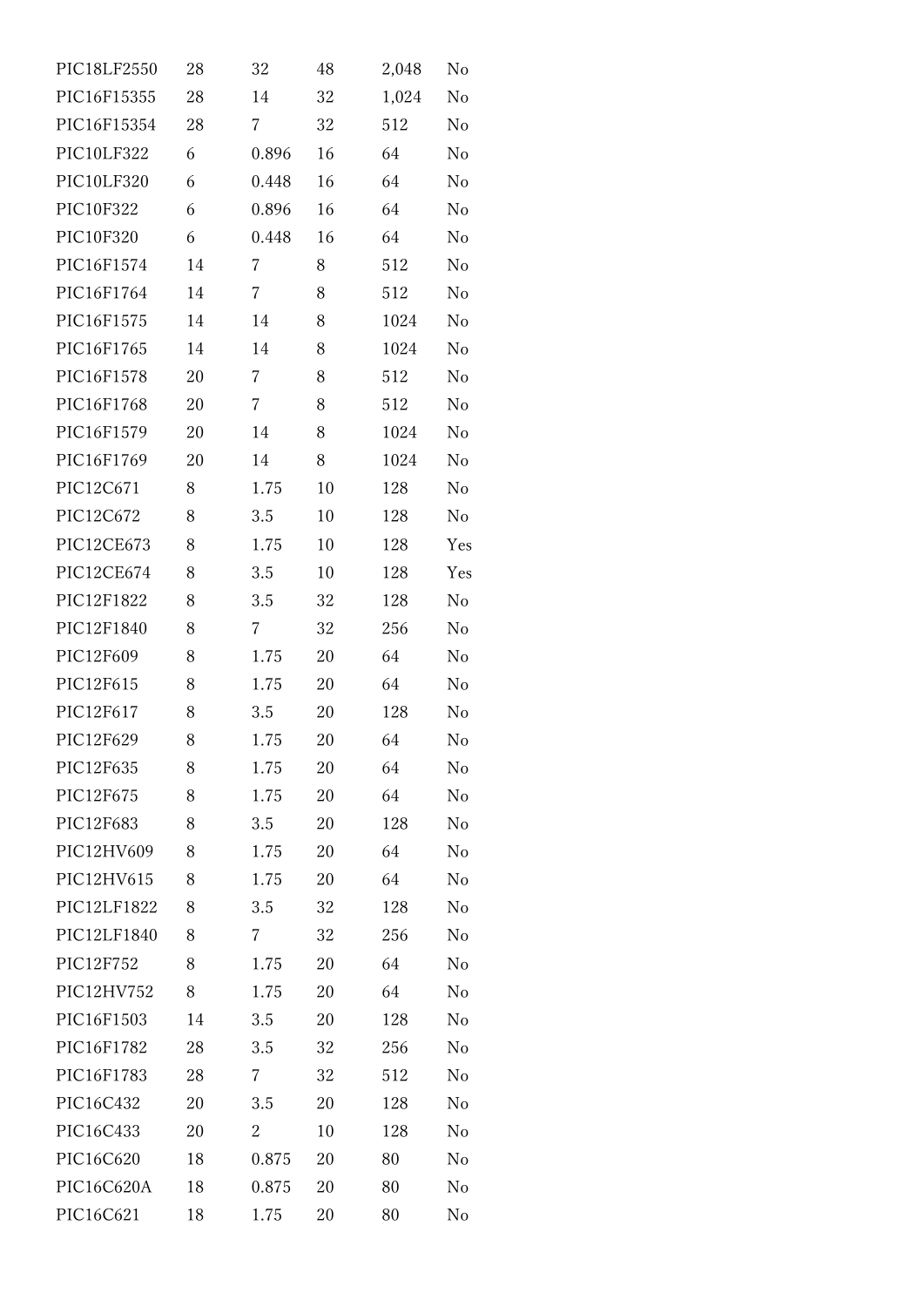| PIC16C621A | 18 | 1.75    | 40 | 96  | No             |
|------------|----|---------|----|-----|----------------|
| PIC16C622  | 18 | 3.5     | 20 | 128 | No             |
| PIC16C622A | 18 | 3.5     | 40 | 128 | No             |
| PIC16C62A  | 28 | 3.5     | 20 | 128 | No             |
| PIC16C62B  | 28 | 3.5     | 20 | 128 | No             |
| PIC16C63   | 28 | 7       | 20 | 192 | No             |
| PIC16C63A  | 28 | 7       | 20 | 192 | No             |
| PIC16C642  | 28 | 7       | 20 | 176 | No             |
| PIC16C64A  | 40 | 3.5     | 20 | 128 | No             |
| PIC16C65A  | 40 | 7       | 20 | 192 | No             |
| PIC16C65B  | 40 | 7       | 20 | 192 | No             |
| PIC16C66   | 28 | 14      | 20 | 368 | No             |
| PIC16C662  | 40 | 7       | 20 | 176 | No             |
| PIC16C67   | 40 | 14      | 20 | 368 | No             |
| PIC16C71   | 18 | 1.75    | 20 | 36  | No             |
| PIC16C710  | 18 | 0.875   | 20 | 36  | No             |
| PIC16C711  | 18 | 1.75    | 20 | 68  | No             |
| PIC16C712  | 18 | 1.75    | 20 | 128 | No             |
| PIC16C715  | 18 | 3.5     | 20 | 128 | No             |
| PIC16C716  | 18 | 3.5     | 20 | 128 | No             |
| PIC16C717  | 18 | $3.5\,$ | 20 | 256 | No             |
| PIC16C72   | 28 | 3.5     | 20 | 128 | No             |
| PIC16C72A  | 28 | 3.5     | 20 | 128 | N <sub>o</sub> |
| PIC16C73A  | 28 | 7       | 20 | 192 | No             |
| PIC16C73B  | 28 | 7       | 20 | 192 | No             |
| PIC16C745  | 28 | 14      | 24 | 256 | No             |
| PIC16C74A  | 40 | 7       | 20 | 192 | No             |
| PIC16C74B  | 40 | 7       | 20 | 192 | No             |
| PIC16C76   | 28 | 14      | 20 | 368 | No             |
| PIC16C765  | 40 | 14      | 24 | 256 | No             |
| PIC16C77   | 40 | 14      | 20 | 368 | No             |
| PIC16C770  | 20 | 3.5     | 20 | 256 | No             |
| PIC16C771  | 20 | 7       | 20 | 256 | No             |
| PIC16C773  | 28 | 7       | 20 | 256 | No             |
| PIC16C774  | 40 | 7       | 20 | 256 | No             |
| PIC16C781  | 20 | 1.75    | 20 | 128 | No             |
| PIC16C782  | 20 | 3.5     | 20 | 128 | No             |
| PIC16C923  | 64 | 7       | 8  | 176 | No             |
| PIC16C924  | 64 | 7       | 8  | 176 | No             |
| PIC16C925  | 64 | 7       | 20 | 176 | No             |
| PIC16C926  | 64 | 14      | 20 | 336 | $\rm No$       |
| PIC16CE623 | 18 | 0.875   | 30 | 96  | $\rm No$       |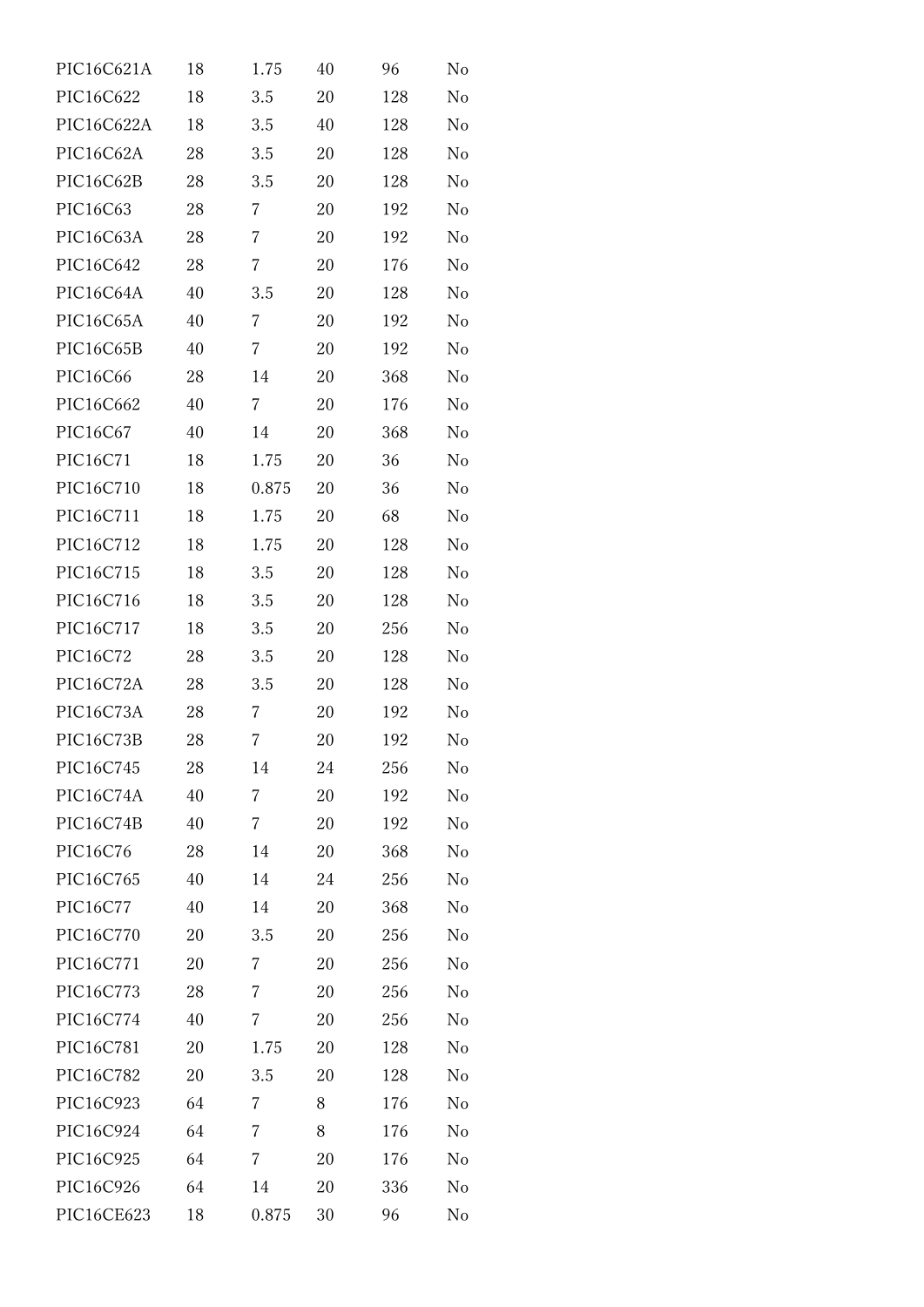| PIC16CE624  | 18  | 1.75           | 30  | 96   | No             |
|-------------|-----|----------------|-----|------|----------------|
| PIC16CE625  | 18  | 3.5            | 30  | 128  | N <sub>o</sub> |
| PIC16CR62   | 28  | 2              | 20  | 128  | No             |
| PIC16CR620A | 18  | 0.875          | 20  | 96   | N <sub>o</sub> |
| PIC16CR63   | 28  | 7              | 20  | 192  | No             |
| PIC16CR64   | 40  | 2              | 20  | 128  | N <sub>o</sub> |
| PIC16CR65   | 40  | $\overline{7}$ | 20  | 192  | No             |
| PIC16CR72   | 28  | 3.5            | 20  | 128  | No             |
| PIC16CR83   | 18  | 0.875          | 10  | 36   | No             |
| PIC16CR84   | 18  | 1.75           | 10  | 68   | No             |
| PIC16CR926  | n/a | n/a            | n/a | n/a  | No             |
| PIC16F1507  | 20  | 3.5            | 20  | 128  | No             |
| PIC16F1516  | 28  | 14             | 20  | 512  | No             |
| PIC16F1517  | 40  | 14             | 20  | 512  | No             |
| PIC16F1518  | 28  | 28             | 20  | 1024 | No             |
| PIC16F1519  | 40  | 28             | 20  | 1024 | N <sub>o</sub> |
| PIC16F1526  | 64  | 14             | 20  | 768  | No             |
| PIC16F1527  | 64  | 28             | 20  | 1536 | No             |
| PIC16F1823  | 14  | 3.5            | 32  | 128  | No             |
| PIC16F1824  | 14  | 7              | 32  | 256  | No             |
| PIC16F1825  | 14  | 14             | 32  | 1024 | No             |
| PIC16F1826  | 18  | 3.5            | 32  | 256  | No             |
| PIC16F1827  | 18  | 7              | 32  | 384  | N <sub>o</sub> |
| PIC16F1828  | 20  | 7              | 32  | 256  | No             |
| PIC16F1829  | 20  | 14             | 32  | 1024 | No             |
| PIC16F1847  | 18  | 14             | 32  | 1024 | No             |
| PIC16F1933  | 28  | 7              | 32  | 256  | Yes            |
| PIC16F1934  | 40  | 7              | 32  | 256  | Yes            |
| PIC16F1936  | 28  | 14             | 32  | 512  | Yes            |
| PIC16F1937  | 40  | 14             | 32  | 512  | Yes            |
| PIC16F1938  | 28  | 28             | 32  | 1024 | Yes            |
| PIC16F1939  | 40  | 28             | 32  | 1024 | Yes            |
| PIC16F1946  | 64  | 14             | 32  | 512  | Yes            |
| PIC16F1947  | 64  | 28             | 32  | 1024 | Yes            |
| PIC16F610   | 14  | 1.75           | 20  | 64   | No             |
| PIC16F616   | 14  | 3.5            | 20  | 128  | No             |
| PIC16F627   | 18  | 1.75           | 20  | 224  | No             |
| PIC16F627A  | 18  | 1.75           | 20  | 224  | No             |
| PIC16F628   | 18  | 3.5            | 20  | 224  | No             |
| PIC16F628A  | 18  | 3.5            | 20  | 224  | No             |
| PIC16F630   | 14  | 1.75           | 20  | 64   | No             |
| PIC16F631   | 20  | 1.75           | 20  | 64   | No             |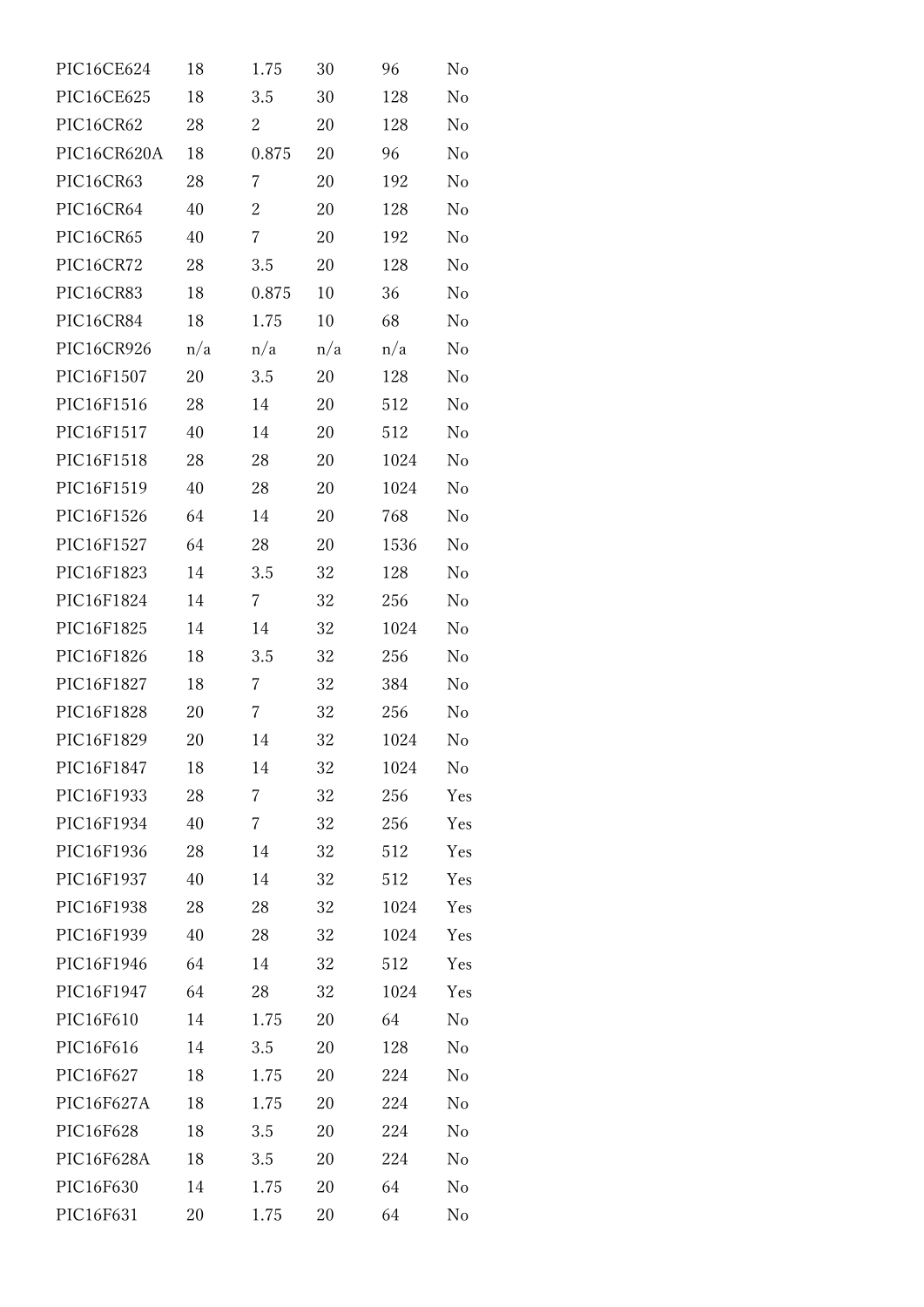| PIC16F636  | 14 | 3.5            | 20 | 128 | No             |
|------------|----|----------------|----|-----|----------------|
| PIC16F639  | 20 | 3.5            | 20 | 128 | N <sub>o</sub> |
| PIC16F648A | 18 | 7              | 20 | 256 | No             |
| PIC16F676  | 14 | 1.75           | 20 | 64  | No             |
| PIC16F677  | 20 | 3.5            | 20 | 128 | No             |
| PIC16F684  | 14 | 3.5            | 20 | 128 | No             |
| PIC16F685  | 20 | 7              | 20 | 256 | No             |
| PIC16F687  | 20 | 3.5            | 20 | 128 | No             |
| PIC16F688  | 14 | 7              | 20 | 256 | No             |
| PIC16F689  | 20 | 7              | 20 | 256 | No             |
| PIC16F690  | 20 | 7              | 20 | 256 | No             |
| PIC16F707  | 40 | 14             | 20 | 368 | No             |
| PIC16F716  | 18 | 3.5            | 20 | 128 | No             |
| PIC16F72   | 28 | 3.5            | 20 | 128 | No             |
| PIC16F720  | 20 | 3.5            | 16 | 128 | No             |
| PIC16F721  | 20 | $\overline{7}$ | 16 | 256 | No             |
| PIC16F722  | 28 | 3.5            | 20 | 128 | Yes            |
| PIC16F722A | 28 | 3.5            | 20 | 128 | No             |
| PIC16F723  | 28 | 7              | 20 | 192 | Yes            |
| PIC16F723A | 28 | 7              | 20 | 192 | No             |
| PIC16F724  | 40 | 7              | 20 | 192 | Yes            |
| PIC16F726  | 28 | 14             | 20 | 368 | Yes            |
| PIC16F727  | 40 | 14             | 20 | 368 | Yes            |
| PIC16F73   | 28 | 7              | 20 | 192 | No             |
| PIC16F737  | 28 | 7              | 20 | 368 | Yes            |
| PIC16F74   | 40 | 7              | 20 | 192 | No             |
| PIC16F747  | 40 | $\overline{7}$ | 20 | 368 | Yes            |
| PIC16F76   | 28 | 14             | 20 | 368 | No             |
| PIC16F767  | 28 | 14             | 20 | 368 | Yes            |
| PIC16F77   | 40 | 14             | 20 | 368 | No             |
| PIC16F777  | 40 | 14             | 20 | 368 | Yes            |
| PIC16F785  | 20 | 3.5            | 20 | 128 | No             |
| PIC16F818  | 18 | 1.75           | 20 | 128 | Yes            |
| PIC16F819  | 18 | 3.5            | 20 | 256 | Yes            |
| PIC16F83   | 18 | 0.875          | 20 | 36  | No             |
| PIC16F84   | 18 | 1.75           | 20 | 68  | No             |
| PIC16F84A  | 18 | 1.75           | 20 | 68  | No             |
| PIC16F87   | 18 | 7              | 20 | 368 | Yes            |
| PIC16F870  | 28 | 3.5            | 20 | 128 | Yes            |
| PIC16F871  | 40 | 3.5            | 20 | 128 | Yes            |
| PIC16F872  | 28 | 3.5            | 20 | 128 | Yes            |
| PIC16F873  | 28 | 7              | 20 | 192 | Yes            |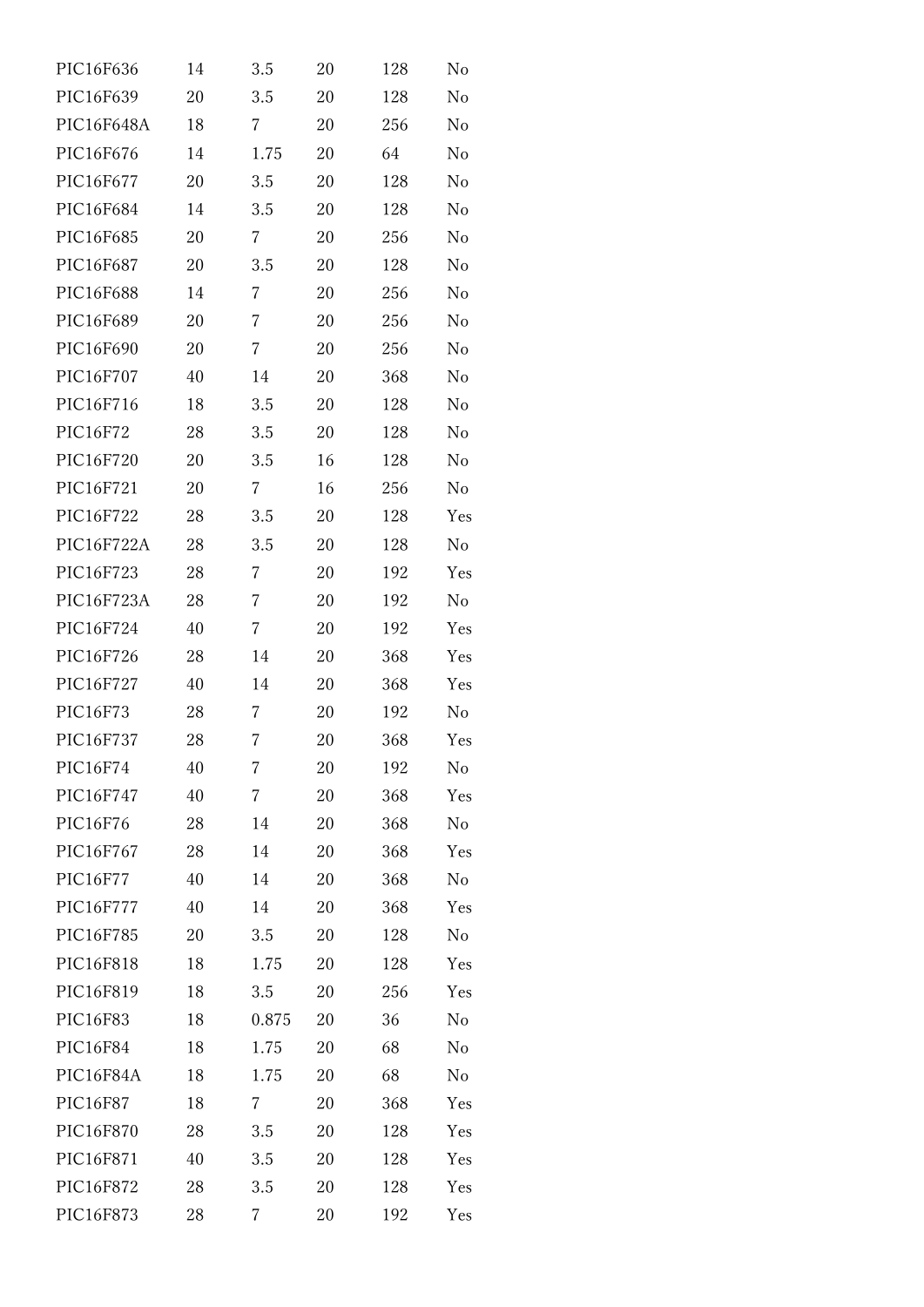| PIC16F873A  | 28 | 7    | 20 | 192  | Yes      |
|-------------|----|------|----|------|----------|
| PIC16F874   | 40 | 7    | 20 | 192  | Yes      |
| PIC16F874A  | 40 | 7    | 20 | 192  | Yes      |
| PIC16F876   | 28 | 14   | 20 | 368  | Yes      |
| PIC16F876A  | 28 | 14   | 20 | 368  | Yes      |
| PIC16F877   | 40 | 14   | 20 | 368  | Yes      |
| PIC16F877A  | 40 | 14   | 20 | 368  | Yes      |
| PIC16F88    | 18 | 7    | 20 | 368  | Yes      |
| PIC16F882   | 28 | 3.5  | 20 | 128  | Yes      |
| PIC16F883   | 28 | 7    | 20 | 256  | Yes      |
| PIC16F884   | 40 | 7    | 20 | 256  | Yes      |
| PIC16F886   | 28 | 14   | 20 | 368  | Yes      |
| PIC16F887   | 40 | 14   | 20 | 368  | Yes      |
| PIC16F913   | 28 | 7    | 20 | 256  | Yes      |
| PIC16F914   | 40 | 7    | 20 | 256  | Yes      |
| PIC16F916   | 28 | 14   | 20 | 352  | Yes      |
| PIC16F917   | 40 | 14   | 20 | 352  | Yes      |
| PIC16F946   | 64 | 14   | 20 | 336  | Yes      |
| PIC16HV610  | 14 | 1.75 | 20 | 64   | No       |
| PIC16HV616  | 14 | 3.5  | 20 | 128  | No       |
| PIC16HV785  | 20 | 3.5  | 20 | 128  | No       |
| PIC16LF1516 | 28 | 14   | 20 | 512  | No       |
| PIC16LF1517 | 40 | 14   | 20 | 512  | No       |
| PIC16LF1518 | 28 | 28   | 20 | 1024 | No       |
| PIC16LF1519 | 40 | 28   | 20 | 1024 | No       |
| PIC16LF1526 | 64 | 14   | 20 | 768  | No       |
| PIC16LF1527 | 64 | 28   | 20 | 1536 | No       |
| PIC16LF1823 | 14 | 3.5  | 32 | 128  | No       |
| PIC16LF1824 | 14 | 7    | 32 | 256  | No       |
| PIC16LF1825 | 14 | 14   | 32 | 1024 | No       |
| PIC16LF1826 | 18 | 3.5  | 32 | 256  | $\rm No$ |
| PIC16LF1827 | 18 | 7    | 32 | 384  | No       |
| PIC16LF1828 | 20 | 7    | 32 | 256  | No       |
| PIC16LF1829 | 20 | 14   | 32 | 1024 | No       |
| PIC16LF1902 | 28 | 3.5  | 20 | 128  | No       |
| PIC16LF1903 | 28 | 7    | 20 | 256  | No       |
| PIC16LF1904 | 40 | 7    | 20 | 256  | No       |
| PIC16LF1906 | 28 | 14   | 20 | 512  | No       |
| PIC16LF1907 | 40 | 14   | 20 | 512  | No       |
| PIC16LF1933 | 28 | 7    | 32 | 256  | No       |
| PIC16LF1934 | 28 | 7    | 32 | 256  | $\rm No$ |
| PIC16LF1936 | 28 | 14   | 32 | 512  | No       |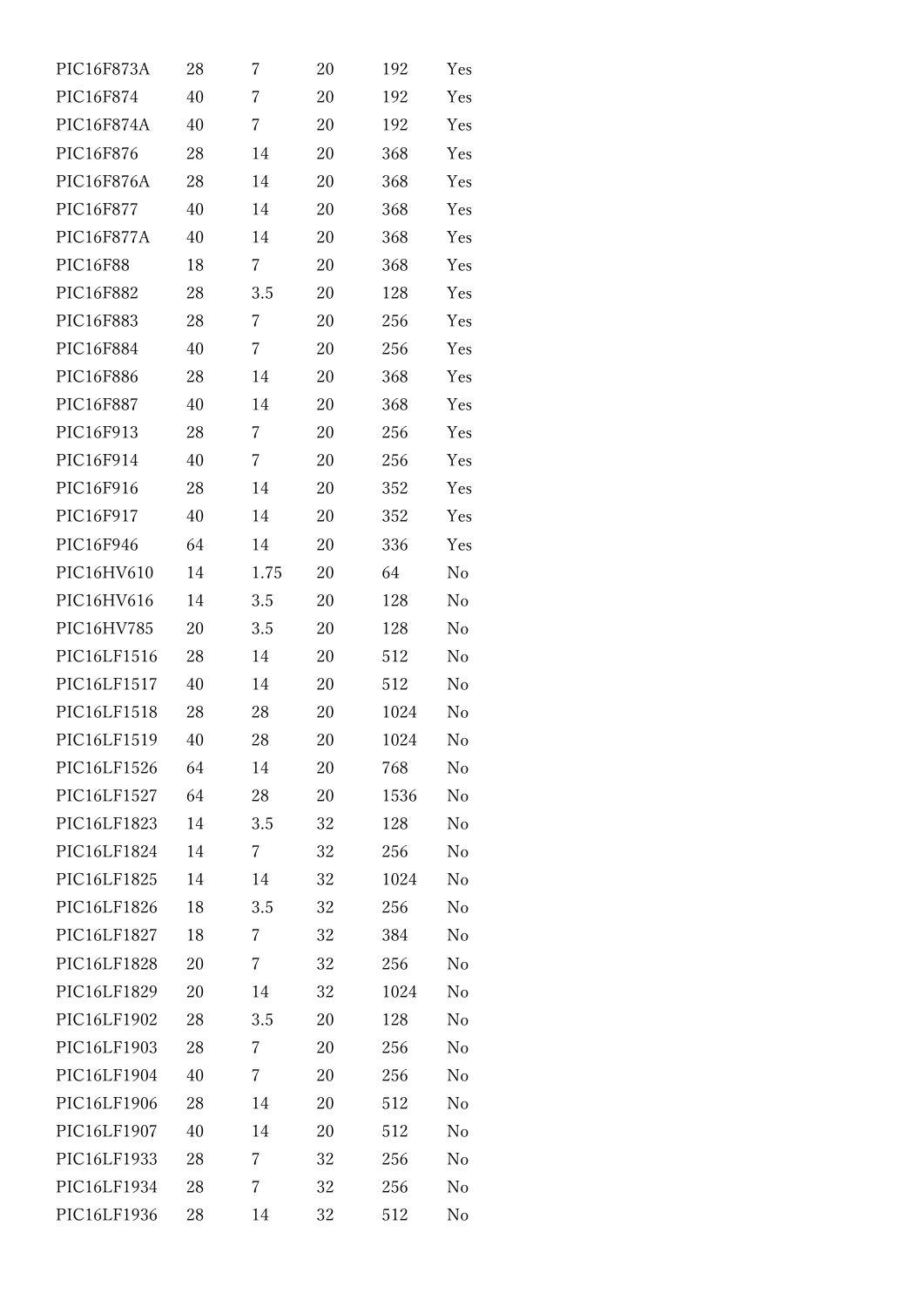| PIC16LF1937 | 40 | 14               | 32 | 512  | No  |
|-------------|----|------------------|----|------|-----|
| PIC16LF1938 | 28 | 28               | 32 | 1024 | No  |
| PIC16LF1939 | 40 | 28               | 32 | 1024 | No  |
| PIC16LF1946 | 64 | 14               | 32 | 512  | No  |
| PIC16LF1947 | 64 | 28               | 32 | 1024 | No  |
| PIC16LF707  | 40 | 14               | 20 | 368  | No  |
| PIC16LF720  | 20 | 3.5              | 16 | 128  | No  |
| PIC16LF721  | 20 | 7                | 16 | 256  | No  |
| PIC16LF722  | 28 | 3.5              | 20 | 128  | No  |
| PIC16LF722A | 28 | 3.5              | 20 | 128  | No  |
| PIC16LF723  | 28 | 7                | 20 | 192  | No  |
| PIC16LF723A | 28 | 7                | 20 | 192  | No  |
| PIC16LF724  | 40 | 7                | 20 | 192  | No  |
| PIC16LF726  | 28 | 14               | 20 | 368  | No  |
| PIC16LF727  | 40 | 14               | 20 | 368  | No  |
| PIC18C242   | 28 | 16               | 10 | 512  | No  |
| PIC18C252   | 28 | 32               | 40 | 1536 | No  |
| PIC18C442   | 40 | 16               | 40 | 512  | No  |
| PIC18C452   | 40 | 32               | 40 | 1536 | No  |
| PIC18C601   | 64 | $\boldsymbol{0}$ | 25 | 1536 | No  |
| PIC18C658   | 64 | 32               | 40 | 1536 | No  |
| PIC18C801   | 64 | $\boldsymbol{0}$ | 25 | 1536 | No  |
| PIC18C858   | 80 | 32               | 40 | 1536 | No  |
| PIC18F1220  | 18 | $\overline{4}$   | 40 | 256  | Yes |
| PIC18F1230  | 18 | 4                | 40 | 256  | Yes |
| PIC18F1320  | 18 | 8                | 40 | 256  | Yes |
| PIC18F1330  | 18 | 8                | 40 | 256  | Yes |
| PIC18F13K22 | 20 | 8                | 64 | 256  | Yes |
| PIC18F13K50 | 20 | 8                | 48 | 512  | No  |
| PIC18F14K22 | 20 | 16               | 64 | 512  | Yes |
| PIC18F14K50 | 20 | 16               | 48 | 768  | No  |
| PIC18F2220  | 28 | 4                | 40 | 512  | Yes |
| PIC18F2221  | 28 | 4                | 40 | 512  | Yes |
| PIC18F2320  | 28 | 8                | 40 | 512  | Yes |
| PIC18F2321  | 28 | 8                | 40 | 512  | Yes |
| PIC18F2331  | 28 | 8                | 40 | 768  | Yes |
| PIC18F23K20 | 28 | 8                | 64 | 512  | Yes |
| PIC18F23K22 | 28 | 8                | 64 | 512  | Yes |
| PIC18F2410  | 28 | 16               | 40 | 768  | Yes |
| PIC18F242   | 28 | 16               | 40 | 768  | Yes |
| PIC18F2420  | 28 | 16               | 40 | 768  | Yes |
| PIC18F2423  | 28 | 16               | 40 | 768  | Yes |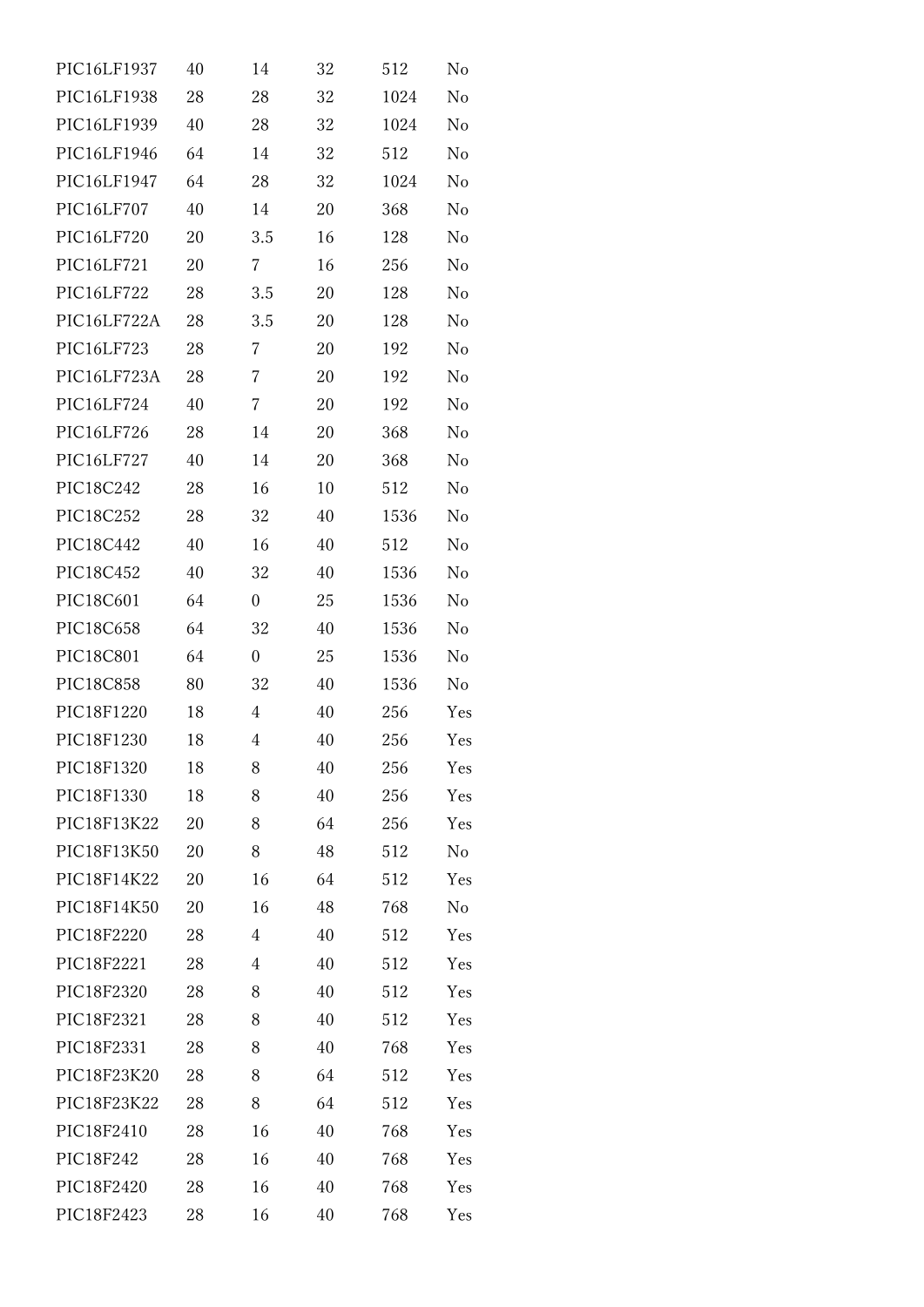| PIC18F2431  | 28 | 16 | 40 | 768  | Yes            |
|-------------|----|----|----|------|----------------|
| PIC18F2439  | 28 | 12 | 40 | 640  | N <sub>o</sub> |
| PIC18F2450  | 28 | 16 | 48 | 768  | Yes            |
| PIC18F2455  | 28 | 24 | 48 | 2048 | Yes            |
| PIC18F2458  | 28 | 24 | 48 | 2048 | Yes            |
| PIC18F248   | 28 | 16 | 40 | 768  | Yes            |
| PIC18F2480  | 28 | 16 | 40 | 768  | Yes            |
| PIC18F24J10 | 28 | 16 | 40 | 1024 | Yes            |
| PIC18F24J11 | 28 | 16 | 48 | 3800 | Yes            |
| PIC18F24J50 | 28 | 16 | 48 | 3800 | Yes            |
| PIC18F24K20 | 28 | 16 | 64 | 768  | Yes            |
| PIC18F24K22 | 28 | 16 | 64 | 768  | Yes            |
| PIC18F2510  | 28 | 32 | 40 | 1536 | Yes            |
| PIC18F2515  | 28 | 48 | 40 | 3968 | Yes            |
| PIC18F252   | 28 | 32 | 40 | 1536 | Yes            |
| PIC18F2520  | 28 | 32 | 40 | 1536 | Yes            |
| PIC18F2523  | 28 | 32 | 40 | 1536 | Yes            |
| PIC18F2525  | 28 | 48 | 40 | 3968 | Yes            |
| PIC18F2539  | 28 | 24 | 40 | 1408 | Yes            |
| PIC18F2550  | 28 | 32 | 48 | 2048 | Yes            |
| PIC18F2553  | 28 | 32 | 48 | 2048 | Yes            |
| PIC18F258   | 28 | 32 | 40 | 1536 | Yes            |
| PIC18F2580  | 28 | 32 | 40 | 1536 | Yes            |
| PIC18F2585  | 28 | 48 | 40 | 3328 | Yes            |
| PIC18F25J10 | 28 | 32 | 40 | 1024 | Yes            |
| PIC18F25J11 | 28 | 32 | 48 | 3800 | Yes            |
| PIC18F25J50 | 28 | 32 | 48 | 3800 | Yes            |
| PIC18F25K20 | 28 | 32 | 64 | 1536 | Yes            |
| PIC18F25K22 | 28 | 32 | 64 | 1536 | Yes            |
| PIC18F25K80 | 28 | 32 | 64 | 3648 | No             |
| PIC18F2610  | 28 | 64 | 40 | 3968 | Yes            |
| PIC18F2620  | 28 | 64 | 40 | 3968 | Yes            |
| PIC18F2680  | 28 | 64 | 40 | 3328 | Yes            |
| PIC18F2682  | 28 | 80 | 40 | 3328 | Yes            |
| PIC18F2685  | 28 | 96 | 40 | 3328 | Yes            |
| PIC18F26J11 | 28 | 64 | 48 | 3800 | Yes            |
| PIC18F26J13 | 28 | 64 | 48 | 3800 | N <sub>o</sub> |
| PIC18F26J50 | 28 | 64 | 48 | 3800 | Yes            |
| PIC18F26J53 | 28 | 64 | 48 | 3800 | Yes            |
| PIC18F26K20 | 28 | 64 | 64 | 3936 | Yes            |
| PIC18F26K22 | 28 | 64 | 64 | 3896 | Yes            |
| PIC18F26K80 | 28 | 64 | 48 | 3648 | No             |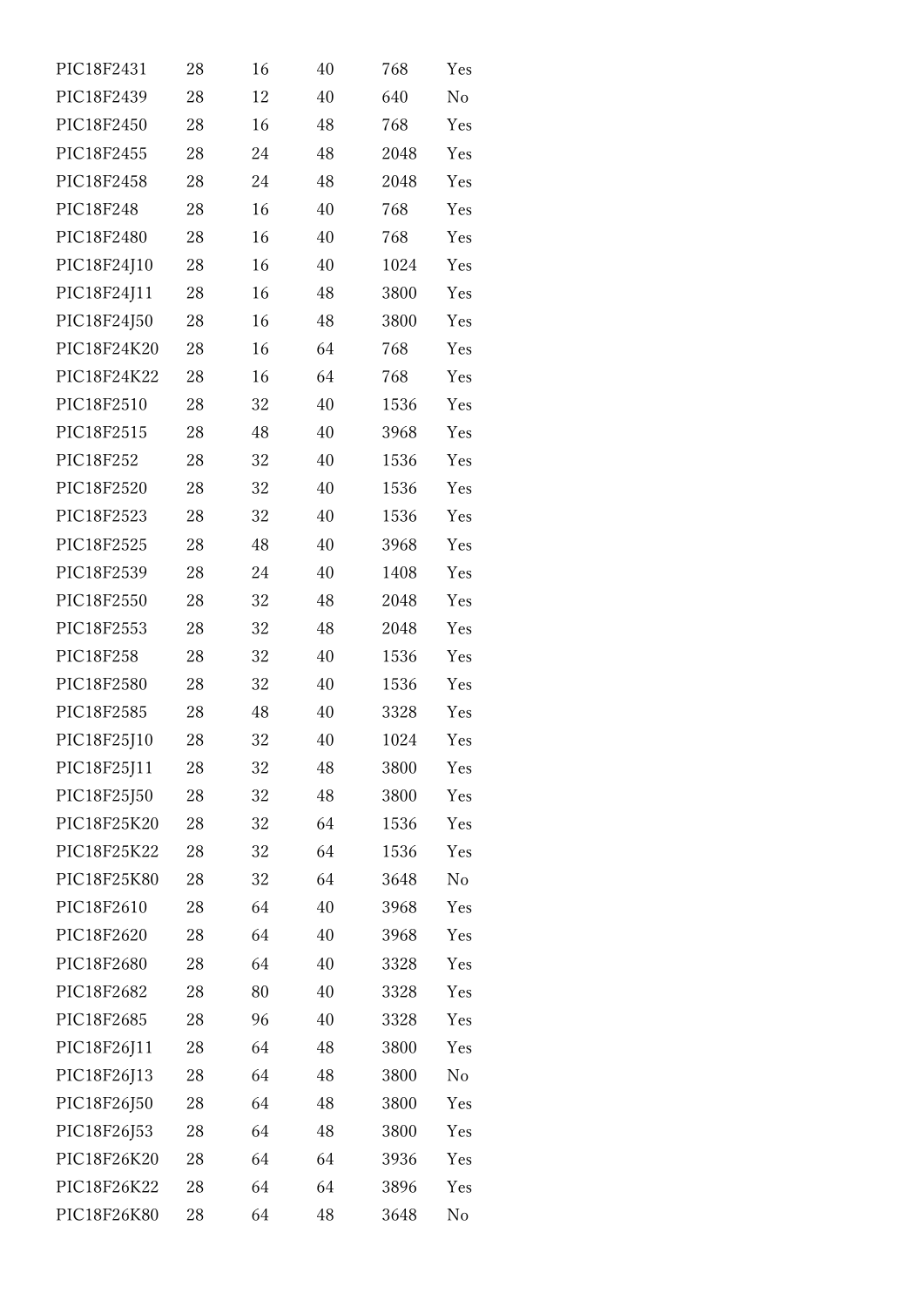| PIC18F27J13 | 28 | 128            | 48 | 3800 | No  |
|-------------|----|----------------|----|------|-----|
| PIC18F27J53 | 28 | 128            | 48 | 3800 | Yes |
| PIC18F4220  | 40 | $\overline{4}$ | 40 | 512  | Yes |
| PIC18F4221  | 40 | 4              | 40 | 512  | Yes |
| PIC18F4320  | 40 | 8              | 40 | 512  | Yes |
| PIC18F4321  | 40 | 8              | 40 | 512  | Yes |
| PIC18F4331  | 40 | 8              | 40 | 768  | Yes |
| PIC18F43K20 | 40 | 8              | 64 | 512  | Yes |
| PIC18F43K22 | 40 | 8              | 64 | 512  | Yes |
| PIC18F4410  | 40 | 16             | 40 | 768  | Yes |
| PIC18F442   | 40 | 16             | 40 | 768  | Yes |
| PIC18F4420  | 40 | 16             | 40 | 768  | Yes |
| PIC18F4423  | 40 | 16             | 40 | 768  | Yes |
| PIC18F4431  | 40 | 16             | 40 | 768  | Yes |
| PIC18F4439  | 40 | 12             | 40 | 640  | Yes |
| PIC18F4450  | 40 | 16             | 48 | 768  | Yes |
| PIC18F4455  | 40 | 24             | 48 | 2048 | Yes |
| PIC18F4458  | 40 | 24             | 48 | 2048 | Yes |
| PIC18F448   | 40 | 16             | 40 | 16   | Yes |
| PIC18F4480  | 40 | 16             | 40 | 768  | Yes |
| PIC18F44J10 | 40 | 16             | 40 | 1024 | Yes |
| PIC18F44J11 | 44 | 16             | 48 | 3800 | Yes |
| PIC18F44J50 | 44 | 16             | 48 | 3800 | Yes |
| PIC18F44K20 | 40 | 16             | 64 | 768  | Yes |
| PIC18F44K22 | 40 | 16             | 64 | 768  | Yes |
| PIC18F4510  | 40 | 32             | 40 | 1536 | Yes |
| PIC18F4515  | 40 | 48             | 40 | 3968 | Yes |
| PIC18F452   | 40 | 32             | 40 | 1536 | Yes |
| PIC18F4520  | 40 | 32             | 40 | 1536 | Yes |
| PIC18F4523  | 40 | 32             | 40 | 1536 | Yes |
| PIC18F4525  | 40 | 48             | 40 | 3968 | Yes |
| PIC18F4539  | 40 | 24             | 40 | 1408 | Yes |
| PIC18F4550  | 40 | 32             | 48 | 2048 | Yes |
| PIC18F4553  | 40 | 32             | 48 | 2048 | Yes |
| PIC18F458   | 40 | 32             | 40 | 1536 | Yes |
| PIC18F4580  | 40 | 32             | 40 | 1536 | Yes |
| PIC18F4585  | 40 | 48             | 40 | 3328 | Yes |
| PIC18F45J10 | 40 | 32             | 40 | 1024 | Yes |
| PIC18F45J11 | 44 | 32             | 48 | 3800 | Yes |
| PIC18F45J50 | 44 | 32             | 48 | 3800 | Yes |
| PIC18F45K20 | 40 | 32             | 64 | 1536 | Yes |
| PIC18F45K22 | 40 | 32             | 64 | 1536 | Yes |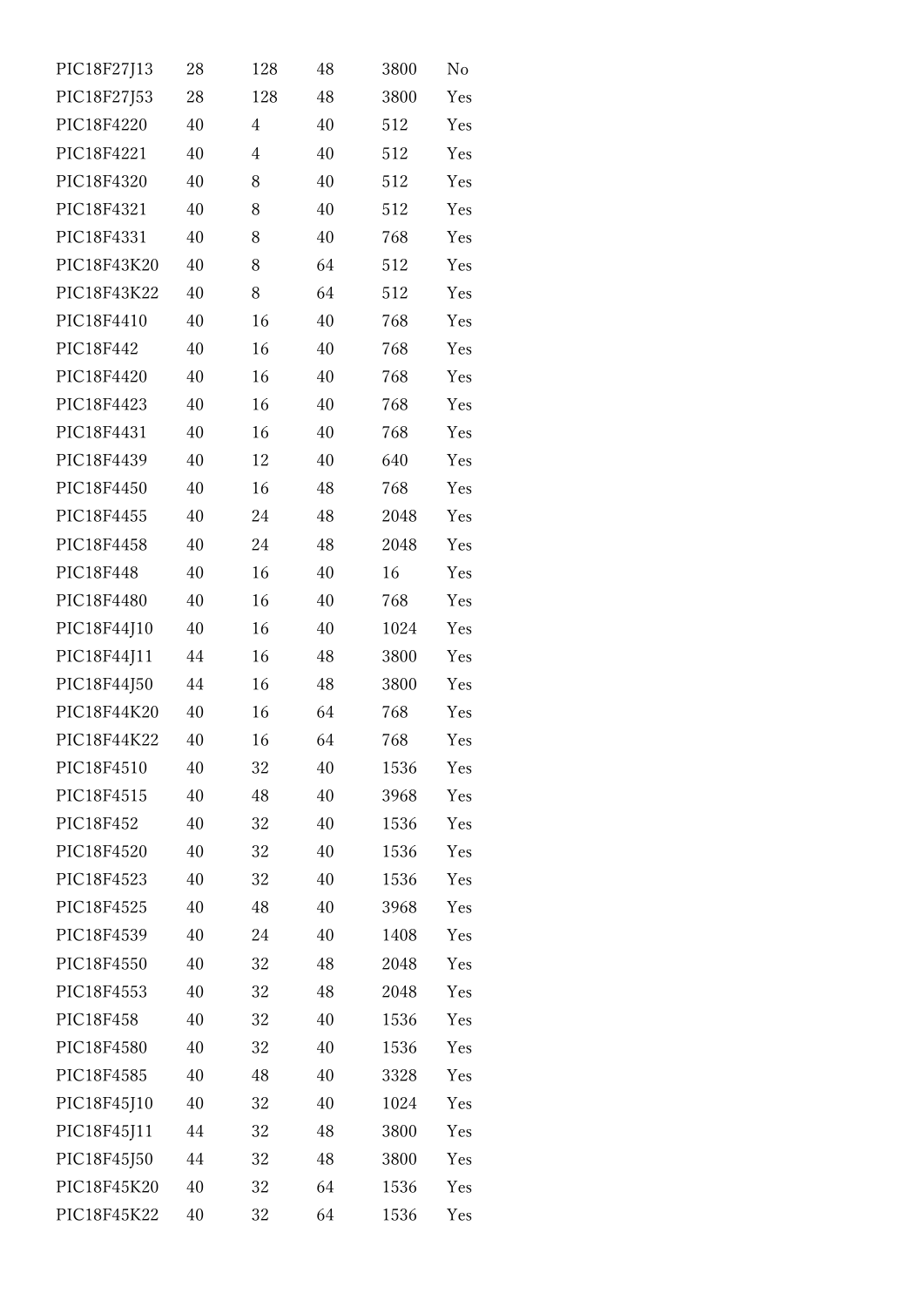| PIC18F45K80 | 44 | 32  | 64 | 3648 | No             |
|-------------|----|-----|----|------|----------------|
| PIC18F4610  | 40 | 64  | 40 | 3968 | Yes            |
| PIC18F4620  | 40 | 64  | 40 | 3968 | Yes            |
| PIC18F4680  | 40 | 64  | 40 | 3328 | Yes            |
| PIC18F4682  | 40 | 80  | 40 | 3328 | Yes            |
| PIC18F4685  | 40 | 96  | 40 | 3328 | Yes            |
| PIC18F46J11 | 44 | 64  | 48 | 3800 | Yes            |
| PIC18F46J13 | 44 | 64  | 48 | 3800 | N <sub>o</sub> |
| PIC18F46J50 | 44 | 64  | 48 | 3800 | Yes            |
| PIC18F46J53 | 44 | 64  | 48 | 3800 | Yes            |
| PIC18F46K20 | 40 | 64  | 64 | 3936 | Yes            |
| PIC18F46K22 | 40 | 64  | 64 | 3896 | Yes            |
| PIC18F46K80 | 44 | 64  | 64 | 3648 | No             |
| PIC18F47J13 | 44 | 128 | 48 | 3800 | N <sub>o</sub> |
| PIC18F47J53 | 44 | 128 | 48 | 3800 | Yes            |
| PIC18F6310  | 64 | 8   | 40 | 768  | Yes            |
| PIC18F6390  | 64 | 8   | 40 | 768  | Yes            |
| PIC18F6393  | 64 | 8   | 40 | 768  | Yes            |
| PIC18F63J11 | 64 | 8   | 40 | 1024 | Yes            |
| PIC18F63J90 | 64 | 8   | 40 | 1024 | Yes            |
| PIC18F6410  | 64 | 16  | 40 | 768  | Yes            |
| PIC18F6490  | 64 | 16  | 40 | 768  | Yes            |
| PIC18F6493  | 64 | 16  | 32 | 768  | Yes            |
| PIC18F64J11 | 64 | 16  | 40 | 1024 | Yes            |
| PIC18F64J90 | 64 | 16  | 40 | 1024 | Yes            |
| PIC18F6520  | 64 | 32  | 40 | 2048 | Yes            |
| PIC18F6525  | 64 | 48  | 40 | 3840 | Yes            |
| PIC18F6527  | 64 | 48  | 40 | 3936 | Yes            |
| PIC18F6585  | 64 | 48  | 40 | 3328 | Yes            |
| PIC18F65J10 | 64 | 32  | 40 | 2048 | Yes            |
| PIC18F65J11 | 64 | 32  | 40 | 2048 | Yes            |
| PIC18F65J15 | 64 | 48  | 40 | 2048 | Yes            |
| PIC18F65J50 | 64 | 32  | 48 | 3904 | Yes            |
| PIC18F65J90 | 64 | 32  | 40 | 2048 | Yes            |
| PIC18F65K22 | 64 | 32  | 64 | 2048 | N <sub>o</sub> |
| PIC18F65K80 | 64 | 32  | 64 | 3648 | No             |
| PIC18F65K90 | 64 | 32  | 64 | 2048 | N <sub>o</sub> |
| PIC18F6620  | 64 | 64  | 25 | 3840 | Yes            |
| PIC18F6621  | 64 | 64  | 40 | 3840 | Yes            |
| PIC18F6622  | 64 | 64  | 40 | 3936 | Yes            |
| PIC18F6627  | 64 | 96  | 40 | 3936 | Yes            |
| PIC18F6628  | 64 | 96  | 40 | 3936 | Yes            |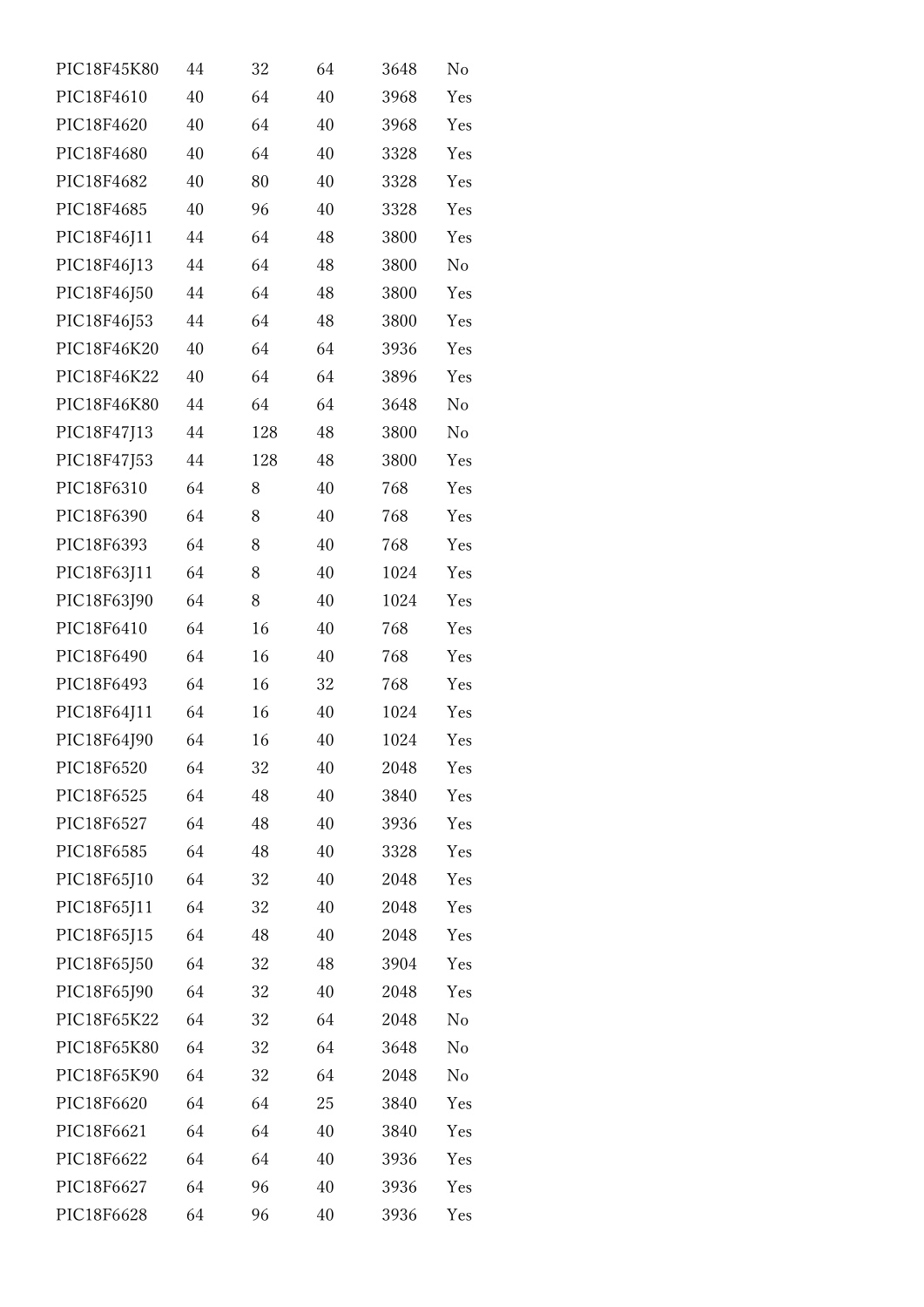| PIC18F6680  | 64 | 64  | 40 | 3328 | Yes            |
|-------------|----|-----|----|------|----------------|
| PIC18F66J10 | 64 | 64  | 40 | 2048 | Yes            |
| PIC18F66J11 | 64 | 64  | 48 | 3904 | Yes            |
| PIC18F66J15 | 64 | 96  | 40 | 3936 | Yes            |
| PIC18F66J16 | 64 | 96  | 48 | 3904 | Yes            |
| PIC18F66J50 | 64 | 64  | 48 | 3904 | Yes            |
| PIC18F66J55 | 64 | 96  | 48 | 3904 | Yes            |
| PIC18F66J60 | 64 | 64  | 42 | 3808 | Yes            |
| PIC18F66J65 | 64 | 96  | 42 | 3808 | Yes            |
| PIC18F66J90 | 64 | 64  | 48 | 3900 | Yes            |
| PIC18F66J93 | 64 | 64  | 48 | 3900 | No             |
| PIC18F66K22 | 64 | 64  | 64 | 3862 | No             |
| PIC18F66K80 | 64 | 64  | 64 | 3648 | No             |
| PIC18F66K90 | 64 | 64  | 64 | 3828 | N <sub>o</sub> |
| PIC18F6720  | 64 | 128 | 25 | 3840 | Yes            |
| PIC18F6722  | 64 | 128 | 40 | 3936 | Yes            |
| PIC18F6723  | 64 | 128 | 40 | 3936 | Yes            |
| PIC18F67J10 | 64 | 128 | 40 | 3936 | Yes            |
| PIC18F67J11 | 64 | 128 | 48 | 3904 | Yes            |
| PIC18F67J50 | 64 | 128 | 48 | 3904 | Yes            |
| PIC18F67J60 | 64 | 128 | 42 | 3808 | Yes            |
| PIC18F67J90 | 64 | 128 | 48 | 3900 | Yes            |
| PIC18F67J93 | 64 | 128 | 48 | 3900 | Yes            |
| PIC18F67K22 | 64 | 128 | 64 | 3862 | N <sub>o</sub> |
| PIC18F67K90 | 64 | 128 | 64 | 3828 | No             |
| PIC18F8310  | 80 | 8   | 40 | 768  | Yes            |
| PIC18F8390  | 80 | 8   | 40 | 768  | Yes            |
| PIC18F8393  | 80 | 8   | 40 | 768  | Yes            |
| PIC18F83J11 | 80 | 8   | 40 | 1024 | Yes            |
| PIC18F83J90 | 80 | 8   | 40 | 1024 | Yes            |
| PIC18F8410  | 80 | 16  | 40 | 768  | Yes            |
| PIC18F8490  | 80 | 16  | 40 | 768  | Yes            |
| PIC18F8493  | 80 | 16  | 32 | 768  | Yes            |
| PIC18F84J11 | 80 | 16  | 40 | 1024 | Yes            |
| PIC18F84J90 | 80 | 16  | 40 | 1024 | Yes            |
| PIC18F8520  | 80 | 32  | 40 | 2048 | Yes            |
| PIC18F8525  | 80 | 48  | 40 | 3840 | Yes            |
| PIC18F8527  | 80 | 48  | 40 | 3936 | Yes            |
| PIC18F8585  | 80 | 48  | 40 | 3328 | Yes            |
| PIC18F85J10 | 80 | 32  | 40 | 2048 | Yes            |
| PIC18F85J11 | 80 | 32  | 40 | 2048 | Yes            |
| PIC18F85J15 | 80 | 48  | 40 | 2048 | Yes            |
|             |    |     |    |      |                |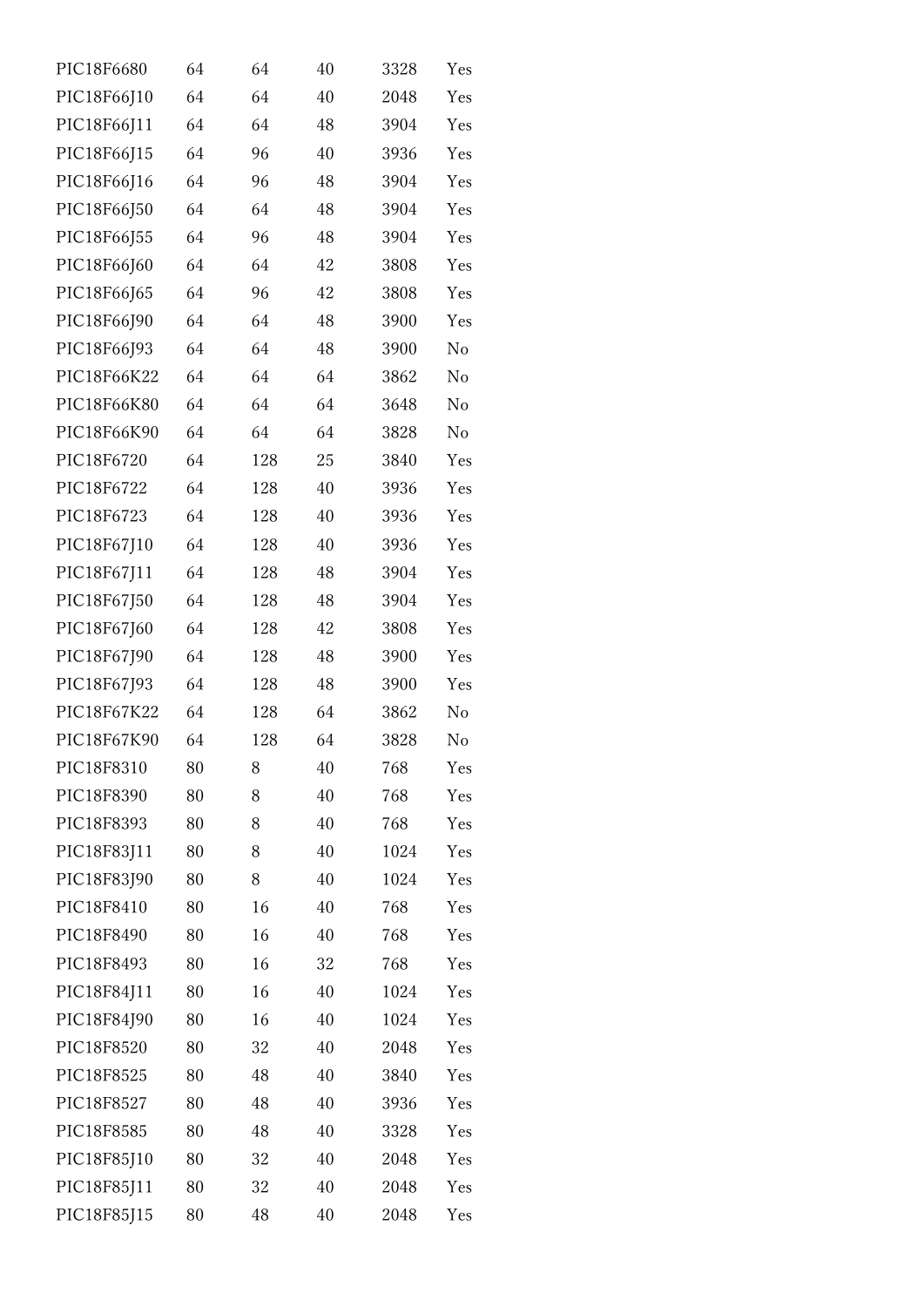| PIC18F85J50  | 80  | 32  | 48 | 3904 | Yes            |
|--------------|-----|-----|----|------|----------------|
| PIC18F85J90  | 80  | 32  | 40 | 2048 | Yes            |
| PIC18F85K22  | 80  | 32  | 64 | 2048 | No             |
| PIC18F85K90  | 80  | 32  | 64 | 2048 | N <sub>o</sub> |
| PIC18F8620   | 80  | 64  | 25 | 3840 | Yes            |
| PIC18F8621   | 80  | 64  | 40 | 3840 | Yes            |
| PIC18F8622   | 80  | 64  | 40 | 3936 | Yes            |
| PIC18F8627   | 80  | 96  | 40 | 3936 | Yes            |
| PIC18F8628   | 80  | 96  | 40 | 3936 | Yes            |
| PIC18F8680   | 80  | 64  | 40 | 3328 | Yes            |
| PIC18F86J10  | 80  | 64  | 40 | 2048 | Yes            |
| PIC18F86J11  | 80  | 64  | 48 | 3904 | Yes            |
| PIC18F86J15  | 80  | 96  | 40 | 3936 | Yes            |
| PIC18F86J16  | 80  | 96  | 48 | 3904 | Yes            |
| PIC18F86J50  | 80  | 64  | 48 | 3904 | Yes            |
| PIC18F86J55  | 80  | 96  | 48 | 3904 | Yes            |
| PIC18F86J60  | 80  | 64  | 42 | 3808 | Yes            |
| PIC18F86J65  | 80  | 96  | 42 | 3808 | Yes            |
| PIC18F86J72  | 80  | 64  | 48 | 3923 | No             |
| PIC18F86K22  | 80  | 64  | 64 | 3862 | No             |
| PIC18F86K90  | 80  | 64  | 64 | 3828 | No             |
| PIC18F86J90  | 80  | 64  | 48 | 3900 | Yes            |
| PIC18F86J93  | 80  | 64  | 48 | 3900 | No             |
| PIC18F8720   | 80  | 128 | 25 | 3840 | Yes            |
| PIC18F8722   | 80  | 128 | 40 | 3936 | Yes            |
| PIC18F8723   | 80  | 128 | 40 | 3936 | Yes            |
| PIC18F87J10  | 80  | 128 | 40 | 3936 | Yes            |
| PIC18F87J11  | 80  | 128 | 48 | 3904 | Yes            |
| PIC18F87J50  | 80  | 128 | 48 | 3904 | Yes            |
| PIC18F87J60  | 80  | 128 | 42 | 3808 | Yes            |
| PIC18F87J72  | 80  | 128 | 48 | 3923 | N <sub>o</sub> |
| PIC18F87J90  | 80  | 128 | 48 | 3900 | Yes            |
| PIC18F87J93  | 80  | 128 | 48 | 3900 | Yes            |
| PIC18F87K22  | 80  | 128 | 64 | 3862 | No             |
| PIC18F87K90  | 80  | 128 | 64 | 4096 | No             |
| PIC18F96J60  | 100 | 64  | 42 | 3808 | Yes            |
| PIC18F96J65  | 100 | 96  | 42 | 3808 | Yes            |
| PIC18F97J60  | 100 | 128 | 42 | 3808 | Yes            |
| PIC18LF13K22 | 20  | 8   | 64 | 256  | No             |
| PIC18LF13K50 | 20  | 8   | 48 | 512  | No             |
| PIC18LF14K22 | 20  | 16  | 64 | 512  | No             |
| PIC18LF14K50 | 20  | 16  | 48 | 768  | $\rm No$       |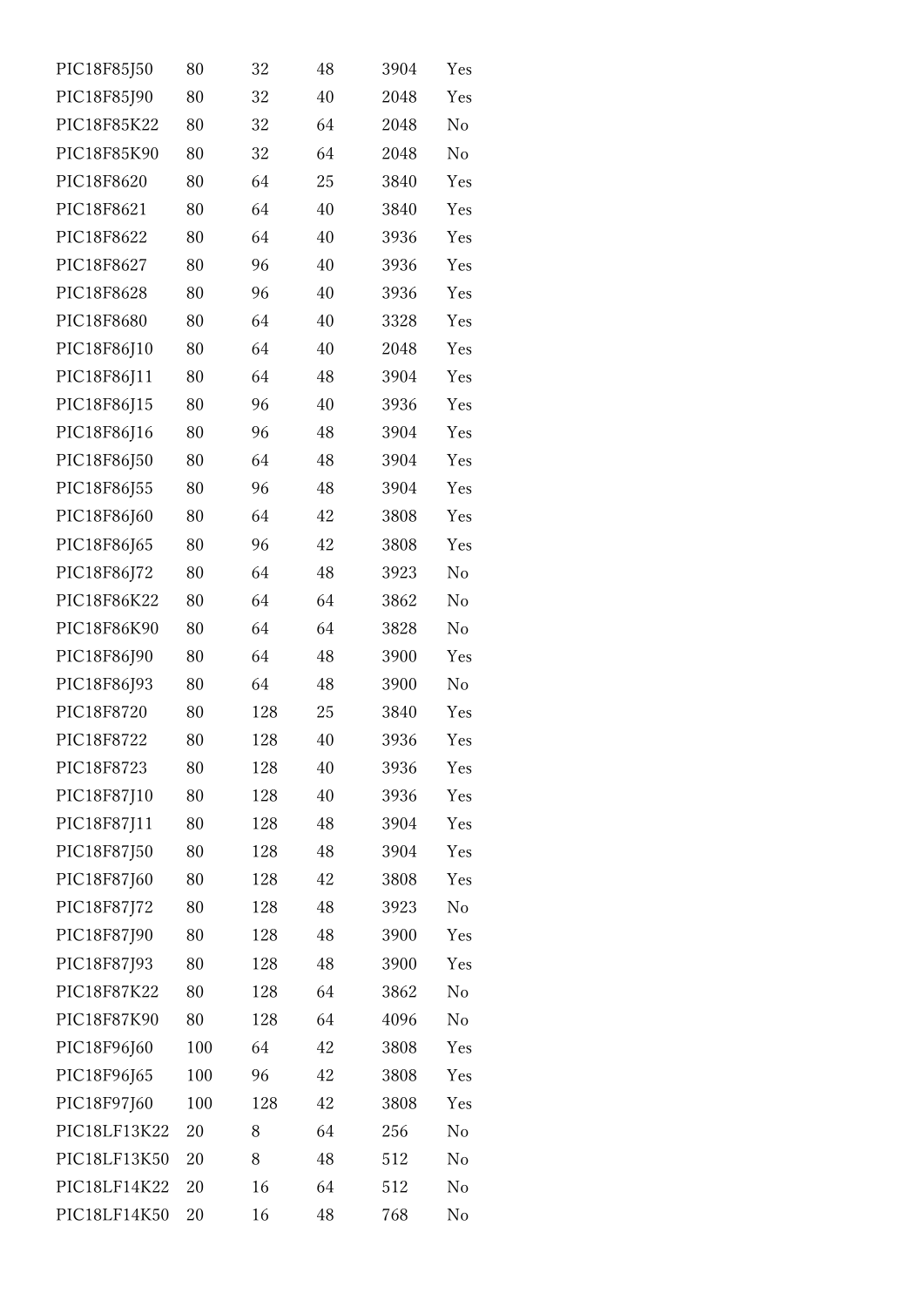| PIC18LF23K22 | 28 | 8    | 64 | 512  | Yes            |
|--------------|----|------|----|------|----------------|
| PIC18LF24J10 | 28 | 16   | 40 | 1024 | N <sub>o</sub> |
| PIC18LF24J11 | 28 | 16   | 48 | 3800 | Yes            |
| PIC18LF24J50 | 28 | 16   | 48 | 3800 | Yes            |
| PIC18LF24K22 | 28 | 16   | 64 | 768  | Yes            |
| PIC18LF25J10 | 28 | 32   | 40 | 1024 | Yes            |
| PIC18LF25J11 | 28 | 32   | 48 | 3800 | Yes            |
| PIC18LF25J50 | 28 | 32   | 48 | 3800 | Yes            |
| PIC18LF25K22 | 28 | 32   | 16 | 1536 | Yes            |
| PIC18LF25K80 | 28 | 32   | 64 | 3648 | No             |
| PIC18LF26J11 | 28 | 64   | 48 | 3800 | Yes            |
| PIC18LF26J13 | 28 | 64   | 48 | 3800 | No             |
| PIC18LF26J50 | 28 | 64   | 48 | 3800 | Yes            |
| PIC18LF26J53 | 28 | 64   | 48 | 3800 | Yes            |
| PIC18LF26K22 | 28 | 64   | 64 | 3896 | Yes            |
| PIC18LF26K80 | 28 | 64   | 64 | 3648 | N <sub>o</sub> |
| PIC18LF27J13 | 28 | 128  | 48 | 3800 | No             |
| PIC18LF27J53 | 28 | 128  | 48 | 3800 | Yes            |
| PIC18LF43K22 | 40 | 8    | 64 | 512  | Yes            |
| PIC18LF44J10 | 40 | 16   | 40 | 1024 | Yes            |
| PIC18LF44J11 | 44 | 16   | 48 | 3800 | Yes            |
| PIC18LF44J50 | 44 | 16   | 48 | 3800 | Yes            |
| PIC18LF44K22 | 40 | 16   | 64 | 768  | Yes            |
| PIC18LF45J10 | 40 | 32   | 40 | 1024 | Yes            |
| PIC18LF45J11 | 44 | 32   | 48 | 3800 | Yes            |
| PIC18LF45J50 | 44 | 32   | 48 | 3800 | Yes            |
| PIC18LF45K22 | 40 | 32   | 64 | 1536 | Yes            |
| PIC18LF45K80 | 44 | 32   | 64 | 3648 | No             |
| PIC18LF46J11 | 44 | 64   | 48 | 3800 | Yes            |
| PIC18LF46J13 | 44 | 64   | 48 | 3800 | No             |
| PIC18LF46J50 | 44 | 64   | 48 | 3800 | Yes            |
| PIC18LF46J53 | 44 | 64   | 48 | 3800 | Yes            |
| PIC18LF46K22 | 40 | 64   | 64 | 3896 | Yes            |
| PIC18LF46K80 | 44 | 64   | 64 | 3648 | No             |
| PIC18LF47J13 | 44 | 128  | 48 | 3800 | No             |
| PIC18LF47J53 | 44 | 128  | 48 | 3800 | No             |
| PIC18LF65K80 | 64 | 32   | 64 | 3648 | No             |
| PIC18LF66K80 | 64 | 64   | 64 | 3648 | No             |
| PIC12F1501   | 8  | 1.75 | 20 | 64   | No             |
| PIC16F1455   | 14 | 14   | 48 | 1024 | No             |
| PIC16F1459   | 20 | 14   | 48 | 1024 | No             |
| PIC16LF1455  | 14 | 14   | 48 | 1024 | No             |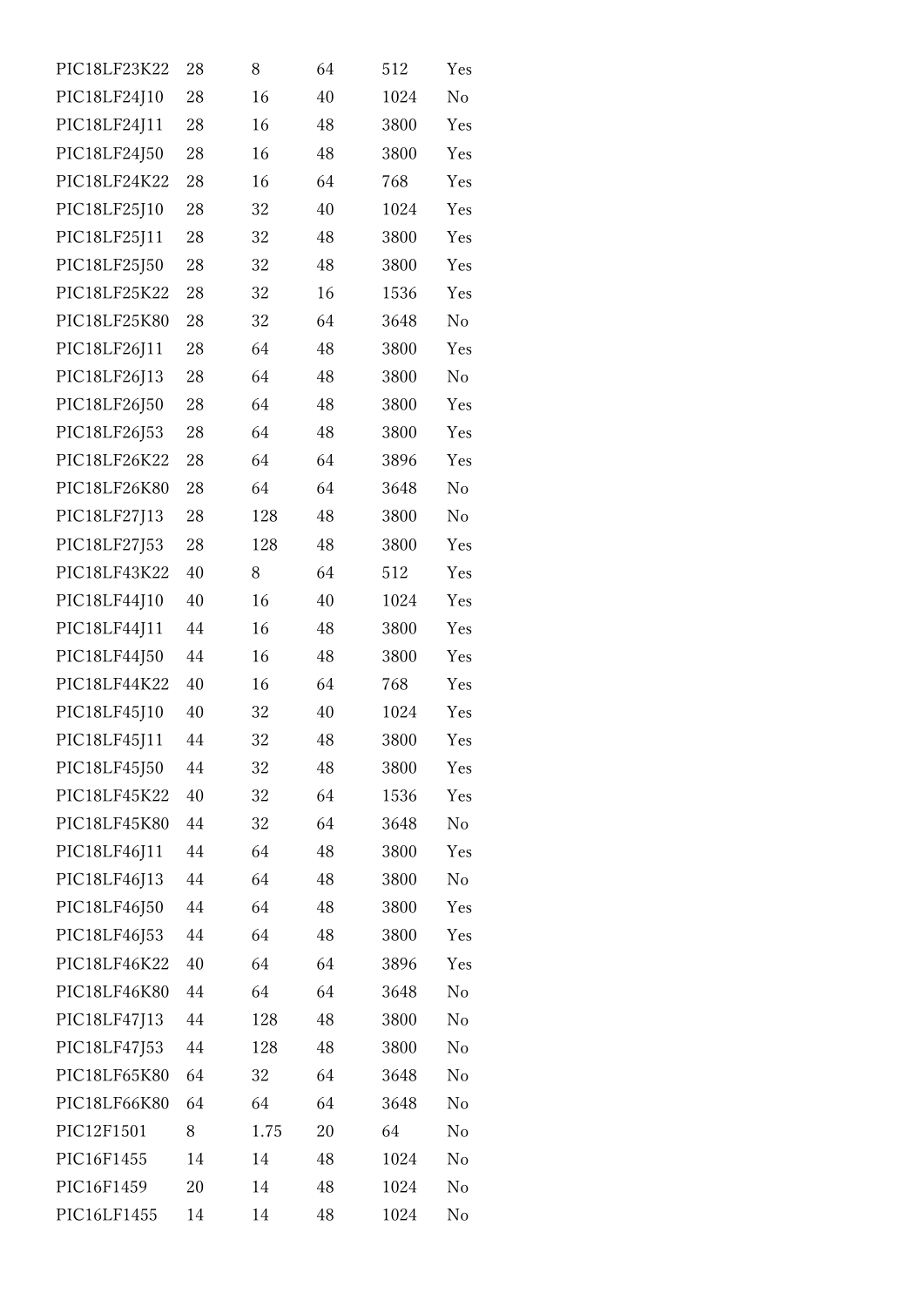| PIC16LF1459  | 20  | 14   | 48 | 1024 | No |
|--------------|-----|------|----|------|----|
| PIC16LF1503  | 14  | 3.5  | 20 | 128  | No |
| PIC16LF1507  | 20  | 3.5  | 20 | 128  | No |
| PIC16LF1782  | 28  | 3.5  | 32 | 256  | No |
| PIC16LF1783  | 28  | 7    | 32 | 512  | No |
| PIC16LF1847  | 18  | 14   | 32 | 1024 | No |
| PIC18F24K50  | 28  | 16   | 48 | 2048 | No |
| PIC18F25K50  | 28  | 32   | 48 | 2048 | No |
| PIC18F45K50  | 40  | 32   | 48 | 2048 | No |
| PIC18F66J99  | 100 | 128  | 64 | 3862 | No |
| PIC18LF25K50 | 28  | 32   | 48 | 2048 | No |
| PIC12F1571   | 8   | 1.75 | 32 | 128  | No |
| PIC12F1572   | 8   | 3.5  | 32 | 256  | No |
| PIC16F1784   | 40  | 7    | 32 | 512  | No |
| PIC16LF1718  | 28  | 28   | 32 | 2048 | No |
| PIC12LF1572  | 8   | 3.5  | 32 | 256  | No |
| PIC16F1789   | 40  | 28   | 32 | 2048 | No |
| PIC16LF1787  | 40  | 14   | 32 | 1024 | No |
| PIC16F1513   | 28  | 7    | 20 | 256  | No |
| PIC16LF1454  | 14  | 14   | 48 | 1024 | No |
| PIC18F66J94  | 64  | 64   | 64 | 3862 | No |
| PIC16F1705   | 14  | 14   | 32 | 1024 | No |
| PIC16LF1703  | 14  | 3.5  | 32 | 256  | No |
| PIC18F87J94  | 80  | 128  | 64 | 3862 | No |
| PIC16F1713   | 28  | 7    | 32 | 512  | No |
| PIC16LF1708  | 20  | 7    | 32 | 512  | No |
| PIC18LF24K50 | 28  | 16   | 48 | 2048 | No |
| PIC16F1718   | 28  | 28   | 32 | 2048 | No |
| PIC16F1719   | 40  | 28   | 32 | 2048 | No |
| PIC16LF1717  | 40  | 14   | 32 | 1024 | No |
| PIC12LF1571  | 8   | 1.75 | 32 | 128  | No |
| PIC16F1788   | 28  | 28   | 32 | 2048 | No |
| PIC16LF1786  | 28  | 14   | 32 | 1024 | No |
| PIC16F1512   | 28  | 3.5  | 20 | 128  | No |
| PIC16HV753   | 14  | 3.5  | 20 | 128  | No |
| PIC18F65J94  | 64  | 32   | 64 | 3862 | No |
| PIC16F1704   | 14  | 7    | 32 | 512  | No |
| PIC16LF1613  | 14  | 3.5  | 32 | 256  | No |
| PIC18F86J94  | 80  | 64   | 64 | 3862 | No |
| PIC16F1709   | 20  | 14   | 32 | 1024 | No |
| PIC16LF1707  | 20  | 3.75 | 32 | 256  | No |
| PIC18F97J94  | 100 | 128  | 64 | 3862 | No |